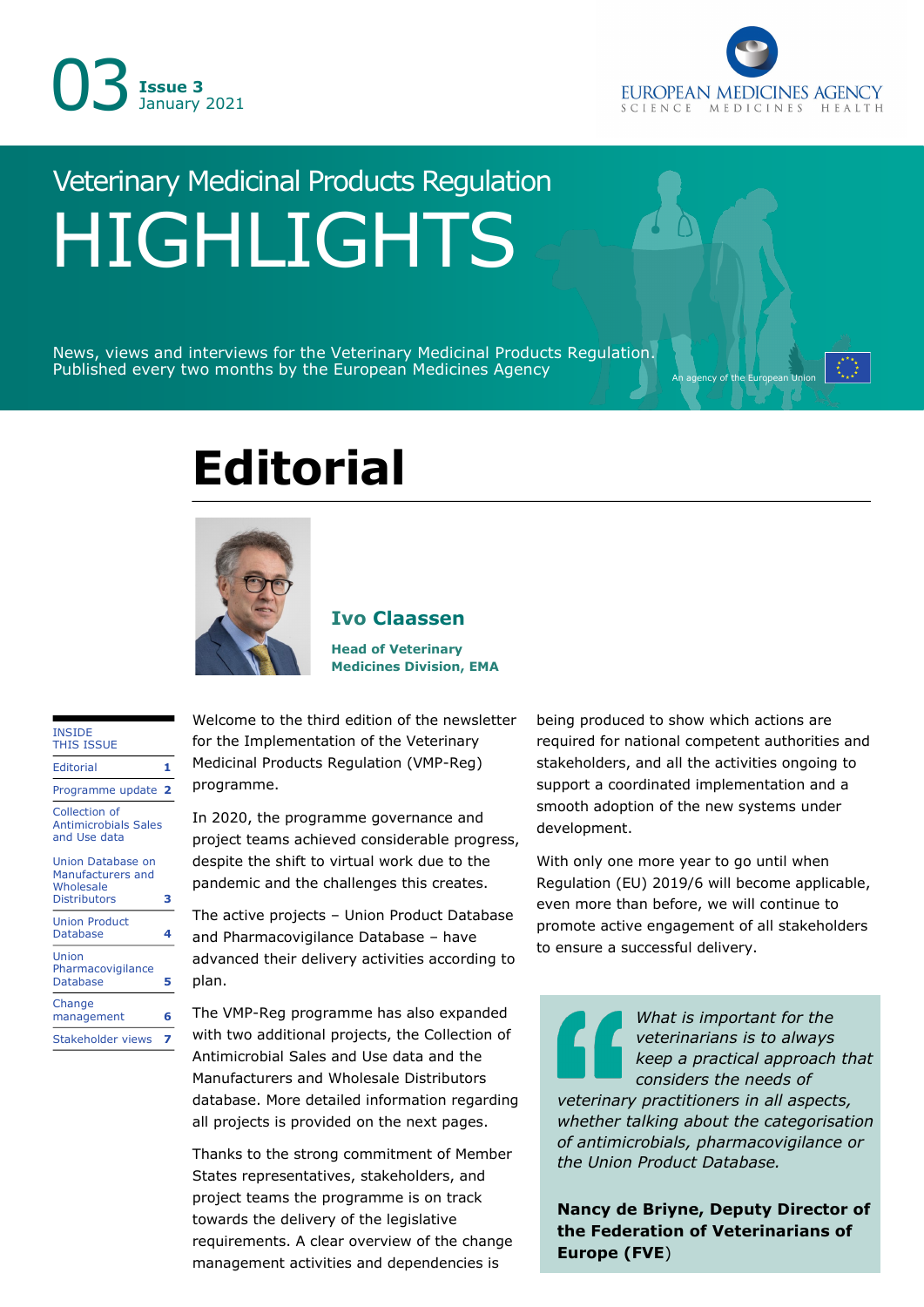## **Programme update**

In spite of the challenges linked to the pandemic, in 2020 the Veterinary Medicinal Products Regulation Programme (VMP-Reg) made significant progress and paved the way to the work ahead until 28 January 2022 - and beyond.

Delivery of the Union Product Database (UPD) and the Union Pharmacovigilance Database (EVV) is advancing. The programme focuses on the development of robust and sustainable systems that satisfy the legislative requirements laid down in Regulation (EU) 2019/6, including the requirement for improvement after January 2022 to increase functionality for all impacted stakeholders.

One of the main priorities for 2021 is the **submission of legacy data on veterinary medicinal products** into the UPD which is planned to start in summer. Timely delivery of the UPD components to enable submission will be pivotal to achieve this goal. National competent authorities have initiated mapping the product data held in their national systems, supported by webinars hosted by EMA.

The dependency of other projects on the timely availability of legacy product data in the UPD is one more factor driving the network efforts to submit data in line with the deadline fixed in legislation. In particular, EVV will rely on the availability of all legacy data in the UPD to enable effective functioning of automatic recoding needed for signal detection and management.

## List of acronyms

**ASU**: Collection of Antimicrobial Sales and Use data

**DCP**: Decentralised procedure **DEG**: Data Elements Guideline standard **EVV**: Union Pharmacovigilance Database **MAH**: Marketing authorisation holder **MRP**: Mutual recognition procedure **MS**: Member State **MWD**: Manufacturers and Wholesale Distributors database **NCA**: National competent authority **HMA TF CIVR**: Heads of Medicines Agencies Task Force on the Coordination of the Implementation of the Veterinary regulation **UPD**: Union Product Database

The rational approach agreed for the submission of legacy data will minimise the burden for all national competent authorities (see highlight box "Submission of legacy data" on page 4).

Two **additional projects** are now under the programme umbrella, the collection of Antimicrobials Sales and Use data (ASU) and the Union Database on Manufacturing and Wholesale Distribution (MWD) presented on page 3.

The **programme timeline** shown below provides an overview of the development of the four IT systems to be delivered.

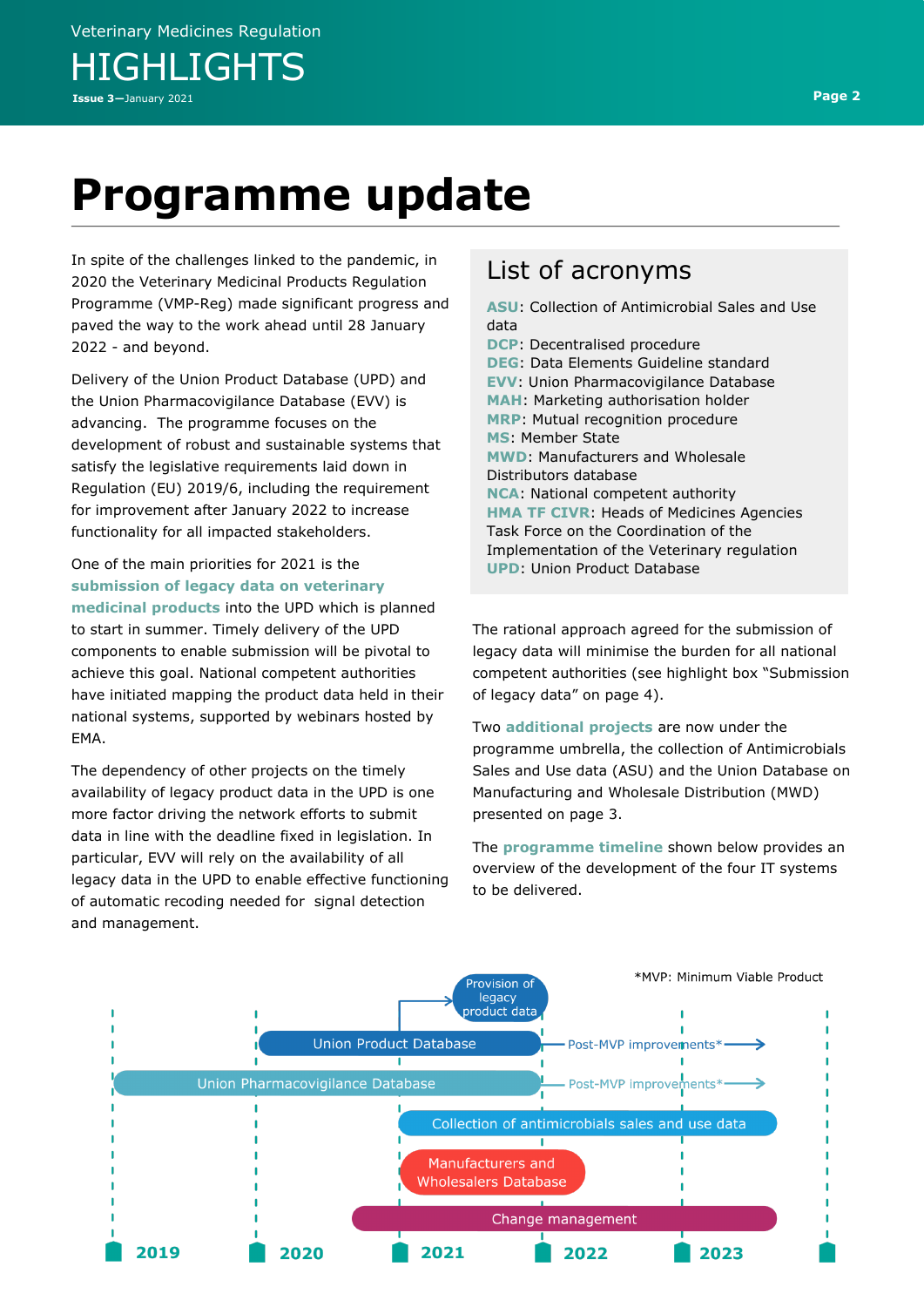# **Collection of Antimicrobials Sales and Use data**

The Collection of Antimicrobial Sales and Use data (ASU) project was kicked-off with the definition of its **mandate and governance**. The first Project Group meeting held in December 2020 defined the scope of the activity and the roadmap ahead.

The Project Group is currently working on the development of the project vision document and the business case.

Not only will the ASU play a pivotal role supporting the harmonised efforts to reduce antimicrobial resistance in the European Union in continuation of the successful ESVAC project, but it will also reinforce the quality and standardisation of national data and reduce workload by preventing duplicate entry of similar information in several IT systems. Product data from the UPD will be used in the template, in collaboration with the UPD project.

The final **technical specifications** of ASU will be laid down in the implementing act and delegated act expected for adoption in January 2021 and January 2022, respectively.

A **phased approach** to the types of data collected is foreseen in the VMP-Reg. The first deadline is the submission of antimicrobial sales data by 2022. Antimicrobial use data submission for the first

applicable species groups will start in 2024. The project delivery timeline will be drafted and made available soon.

The system will leverage existing capabilities for collecting and displaying data on antimicrobial sales in the context of the **European Surveillance of Veterinary Antimicrobial Consumption (ESVAC)**  project, as much as feasible.

For this, some representatives of the ESVAC network are part of the governance of ASU, ensuring a tight cooperation and effective communication between the projects.

*The measures promoting prudent use of antimicrobials will help achieve one of the objectives of the recently published Farm to Fork Strategy, reduce overall EU sales of antimicrobials for farmed animals and in aquaculture by 50% by 2030.* 

**Eva Maria Zamora-Escribano, Head of Unit Animal nutrition, veterinary medicines, European Commission**

# **Manufacturers and Wholesale Distributors database**

In the past few months, the VMP-Reg programme has worked on preparatory activities for the Manufacturers and Wholesale Distributors database (MWD) project. The existing **[EudraGMDP](http://eudragmdp.ema.europa.eu/)** system is being analysed to identify the necessary amendments and additional features required by the VMP Regulation.

The MWD will be an important tool improving collaboration within the network. At the same time, it will increase transparency on manufacturers and wholesale distributors, certificates and importers information for the general public.

The MWD **project governance** will soon be set up, including representation of the national competent authorities. The project governance will agree on the detailed business requirements, plan, and change management approach.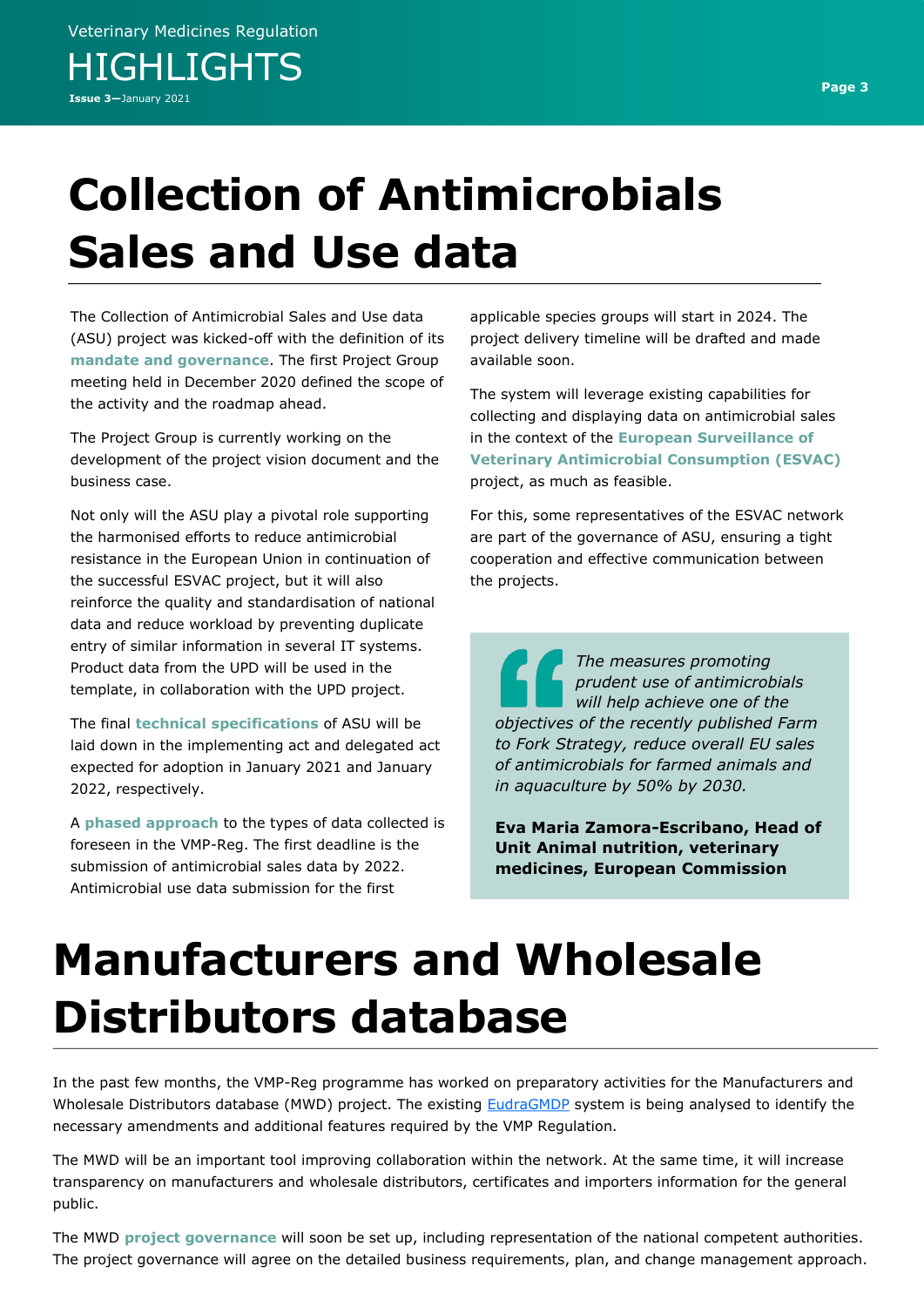Kicked off in January 2020, development of the Union Product Database (UPD) considerably progressed last year. In September the first components were made available, with the UPD Repository and Application Programming Interface (API).

In January, the Commission Implementing Regulations on the UPD and the variations not requiring assessment were [published.](https://eur-lex.europa.eu/legal-content/EN/TXT/?uri=OJ:L:2021:007:TOC)

The **next go-live milestone** is scheduled for March 2021. It includes:

- the next version of the **UPD API**, also providing more advanced validation and document management;
- **document management** within the UPD data repository;
- first version of the **user interface** for competent authorities for the creation of centrally authorised products (CAPs) and nationally authorised products (NAPs).

The agreed technical solution for the interface to be developed for marketing authorisation holders will reduce administrative burden for industry.

The extended Product Owners Group now includes representatives of veterinary pharmaceutical industry, and is gathering the requirements for 'other post-authorisation changes' to data.

EMA's Management Board adopted the UPD [access](https://www.ema.europa.eu/en/documents/regulatory-procedural-guideline/union-product-database-upd-access-policy-veterinary-medicinal-products-policy-no-0082_en-0.pdf)  [policy](https://www.ema.europa.eu/en/documents/regulatory-procedural-guideline/union-product-database-upd-access-policy-veterinary-medicinal-products-policy-no-0082_en-0.pdf) during its meeting in December.

## Submission of legacy data

A common approach was agreed for the submission of data on products authorised through the mutual recognition procedure (MRP) or the decentralised procedure (DCP) into the UPD. First, Reference Member States will enter the product common data. They will be able to add their specific national data either at the same time or afterwards, when the Concerned Member States will add their national data to the common data set.

By reducing data duplication, the process will ensure high quality of the information available in the UPD. At the same time, it will radically decrease workload for national competent authorities since concerned MS will only have to map and submit national data for products authorised through MRP/DCP procedures.

The draft [EU Implementation Guide](https://www.ema.europa.eu/en/veterinary-regulatory/overview/implementation-new-veterinary-medicines-regulation#implementing-the-union-product-database-(new)-section) on veterinary medicines product data was published for public consultation on 21 January and will be finalised in June 2021.

**Cleansing of veterinary active substances** in SPOR is being completed. A webinar for national competent authorities representatives on substance data will be held on 9 February to enable national competent authorities to progress the mapping activities of product data held in their national systems.

User research for the **public UPD portal** is ongoing. Initial wireframes have been developed and will be tested to make sure that the users can easily find the information they need on the portal.

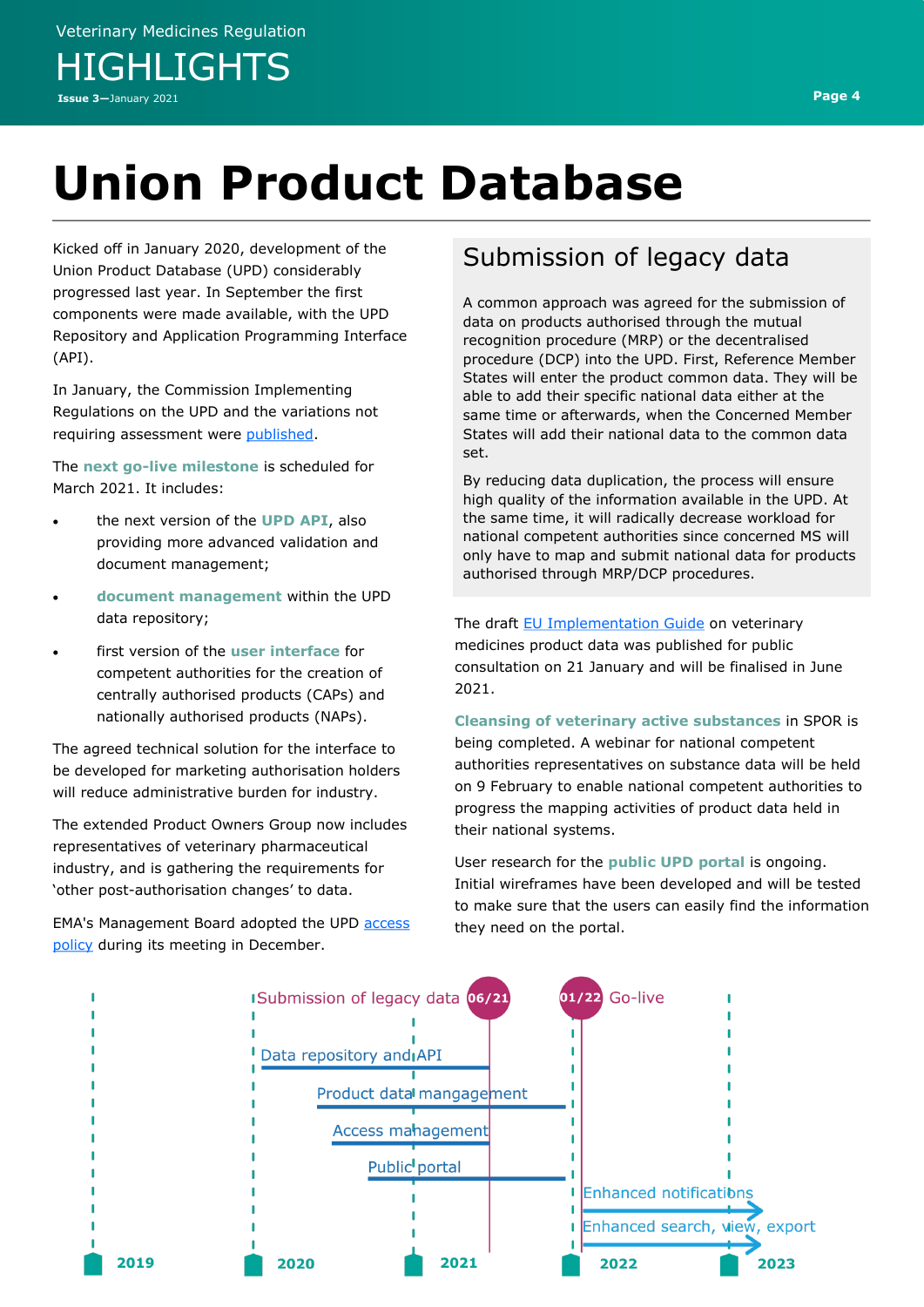Veterinary Medicines Regulation **HIGHLIGHTS** 

**Issue 3—**January 2021 **Page 5**

## **Union Pharmacovigilance Database**

Development of the Union Pharmacovigilance Database (EVV) started in 2019. **Phase 1** of the project was successfully completed in early 2020 and included the integration of the EVVet2 system with EMA's module for Identity and Access Management, the integration of the messaging platform with the existing ADR human platform, and the launch of [www.adrreports.eu.](http://www.adrreports.eu/)

Work packages currently under development include:

- advancing the development of the **messaging platform,** including the automatic recoding functionality to improve data quality;
- further development of **EVWEB component**, providing a web user interface;
- development of **reports** in the DataWarehouse (DWH).

As of January 2021, EVV Product Owners Group has been expanded and now also includes **representatives of veterinary pharmaceutical industry**, thus ensuring that the views and needs of all stakeholders impacted are represented.

The EVV **access policy** will soon be published for a two -month public consultation, following a review with minor improvements that were identified in the implementation.

During the regular meetings with competent authorities and veterinary pharmaceutical industry representatives, it was highlighted that all national competent authorities and marketing authorisation holders will need to be able to read messages using the **VICH standard** as of the go-live of EVV (see highlight box "VICH messages in EVV" on page 6).

The **timeline of the activities** planned for 2021 and beyond is shown below. It reflects the components or functionalities that will be launched in late 2021, and those that will be added after this initial release of the new EVV system.

In view of the fact that the implementing act on good veterinary pharmacovigilance practice is scheduled for publication at the same time as the launch of the EVV system, more detailed requirements and improvements for the signal management functionalities will be added only once the legal base is finalised.

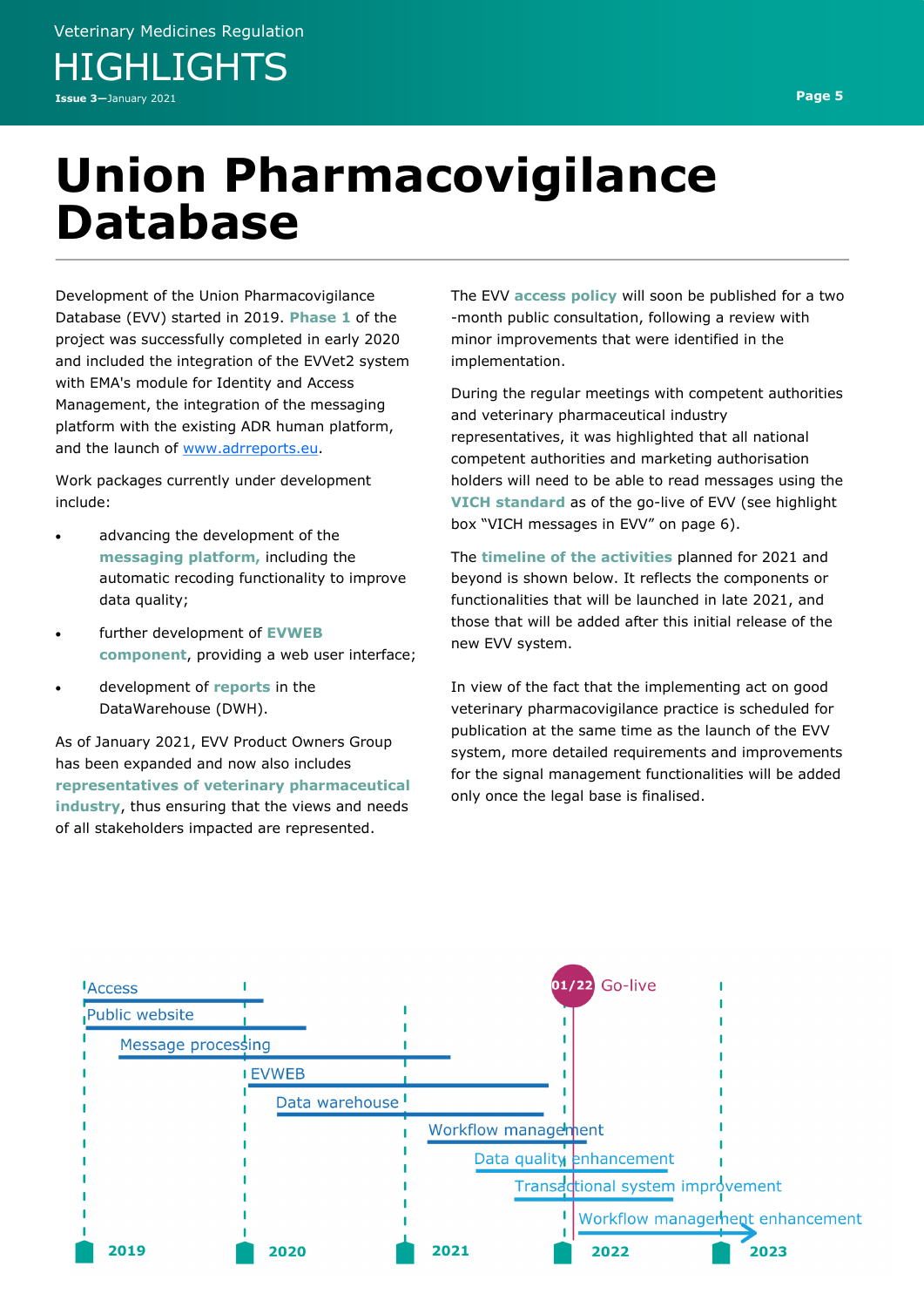# **Change management**

Activities within the Change Management workstream progressed with the further elaboration of the change management plan and the launch of training activities.

The **Regulators' Change Liaison Network** (a role performed by the HMA Task Force on the Coordination of the Implementation of the Veterinary Regulation) is showing their strong commitment to contribute to the change management activities by providing timely information on data held in the national systems. The analysis of national product data significantly supported the elaboration of proposals to structure the programme delivery.

Progress in the implementation of the VMP-Reg and the integration with the IT systems under development is monitored on a rolling basis.

Four **online webinars** were organised in November 2020 for national competent authorities, and around 80 participants joined each session:

#### **UPD:**

- A technical webinar on the data repository and the application programming interface (API).
- Two webinars were organised in collaboration with the SPOR programme to prepare competent authorities for the mapping of product data held in their national systems (controlled vocabularies and organisation data).

## Recorded webinars available to NCA staff

The recordings of the webinars on the mapping of product data and on VICH standard are available to NCA staff who have an EU Network Training Centre learning management system account. NCA staff can request an account by completing the [request form.](https://europeanm.plateau.com/learning/user/selfRegisterInit.do?OWASP_CSRFTOKEN=WLUX-EQ8M-LG7X-0B4D-2BMA-GLYP-J6RQ-09WM)

### **EVV:**

• A workshop to introduce the VICH standard and its implementation in EVV to enable preparations for the submission of adverse event reports in that format.

### **Upcoming activities include:**

**UPD:** webinar organised in collaboration with the SPOR programme to prepare competent authorities for the mapping of product data (substance data) held in their national systems — **9 February**.

The VMP-Reg **Stakeholders Group** continues to be engaged and channels information to industry and the veterinary healthcare professionals community. The group meets regularly to discuss activities and challenges related to the implementation of the Regulation. In 2021, dedicated webinars and training activities will be organised to support stakeholder groups facing the transition to the new systems.

In 2021, this **newsletter** will be published every two months to ensure all impacted stakeholders receive timely updates.

## VICH messages in EVV

The submission of adverse event reports in Data Elements Guideline standard (DEG) into EVV will be possible during a transition period, tentatively for at least six months. However, reports forwarded by EVV will be in the same standard that they have been submitted into the system (either the current DEG, or the new Veterinary International Conference on Harmonization standard — VICH). This means that only messages submitted in DEG format will be downloaded in this format.

For this, national competent authorities and marketing authorisation holders need to ensure that they are able to read VICH standard messages from the go-live of EVV onwards, which may necessitate temporary use of a conversion tool.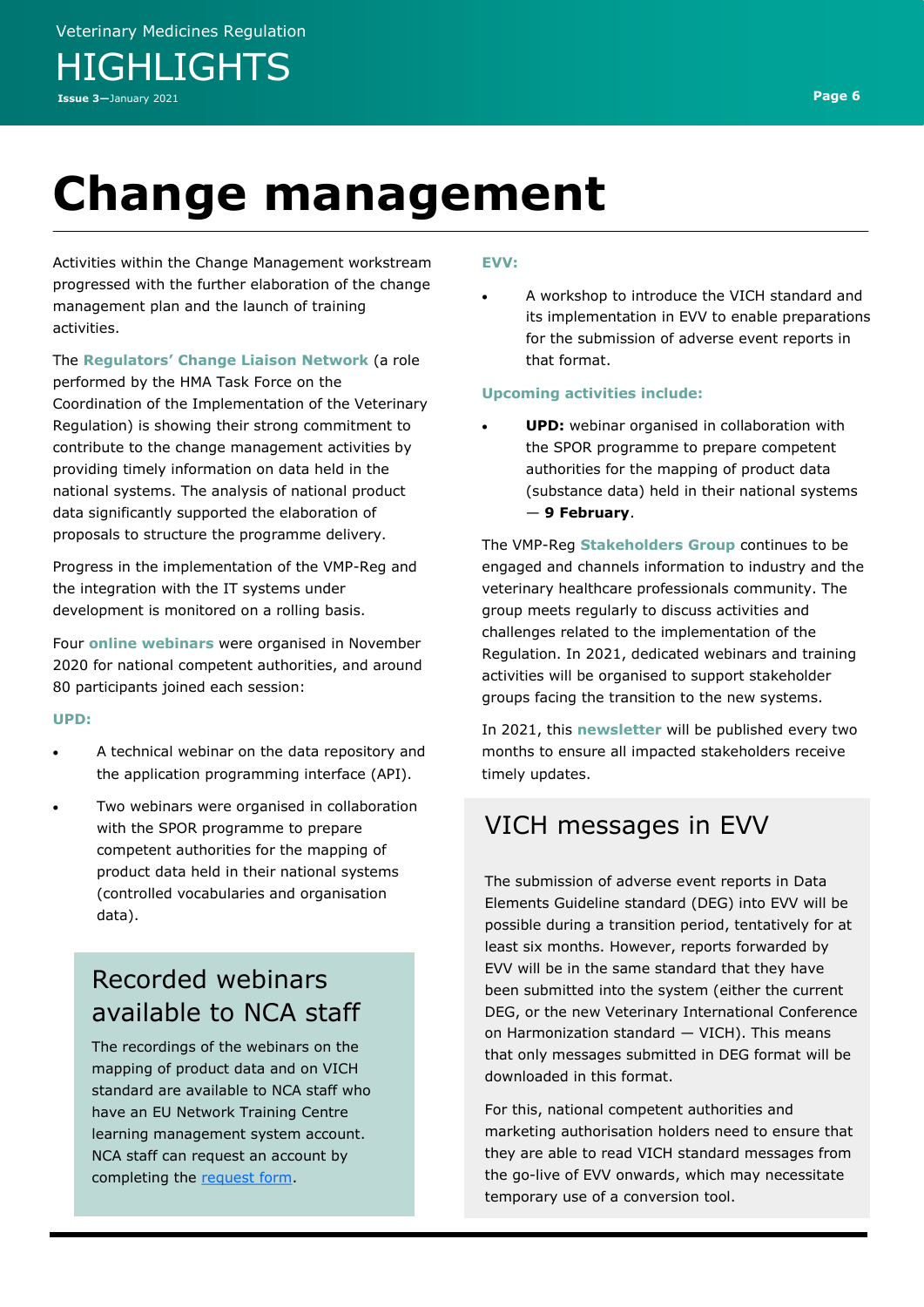## **Stakeholder views**

Last summer, we asked our stakeholders what they expect to be the biggest impact of the VMP-Reg on their institution. Their contributions are reflected below, and show the diverse viewpoints and focus areas for our different stakeholders. In future releases of this newsletter we will keep sharing views from our stakeholders on specific topic areas in the programme implementation or their own preparations for the implementation of the Regulation.

"This new legislation is a regulation and all Members States will have to review their national legislation to implement it. The impact at national level may be very different from one Member State to another. A first impact will be a better harmonisation that would improve and facilitate the circulation of veterinary medicines in the European Union. We can expect an increased availability in certain Member States, particularly in the ones which represent small markets.

Another expectation will be the development of new IT tools, especially a global Union Products Database and a pharmacovigilance database in compliance with VICH requirement for a tool for signal detection management.

Such IT tools should be very useful for crisis management, for improvement of vigilance and availability for all stakeholders: agencies, industries and animal health professionals.

### **Jean-Pierre Orand, Co-Chair of the HMA Task Force on the Coordination of the Implementation of the Veterinary Regulation**

"The original objective is that changes in the management of post-marketing authorisation activities (pharmacovigilance, variations, end of renewals) should result in a reduction of administrative burden. But this depends on the final outcome of IAs and DAs and the adeptness of the network to implement them in a timely manner.

A high cost impact is feared for ERA/Ecotox, for innovative and generic products, if the current requirement for unnecessary repeat ERA studies is not addressed, with consequential impacts on medicines availability.

Investments in IT structures are required, but hopefully this will bring benefits in the long-run provided that the systems are tailored to the needs and requirements of the vet sector and will enable the reduction of the admin burden.

The impact of the new Protection of Technical Documentation (PTD) rules on innovation and competition remain uncertain, with some elements remaining the same (first authorisation and major species) and some elements significantly changing (minor species and antibiotics, extended length of maximum possible PToD). At EGGVP there are concerns that the new PoTD rules will result in a significant delayed access to market of generic products.

The potential exists for an overall positive impact provided that the Regulation is implemented in line with the initial objectives and on the basis of good dialogue and exchange with stakeholders."

**Rick Clayton, Technical Director at AnimalhealthEurope; and Elsa Vecino, Technical Director at European Group for Generic Veterinary Products (EGGVP)**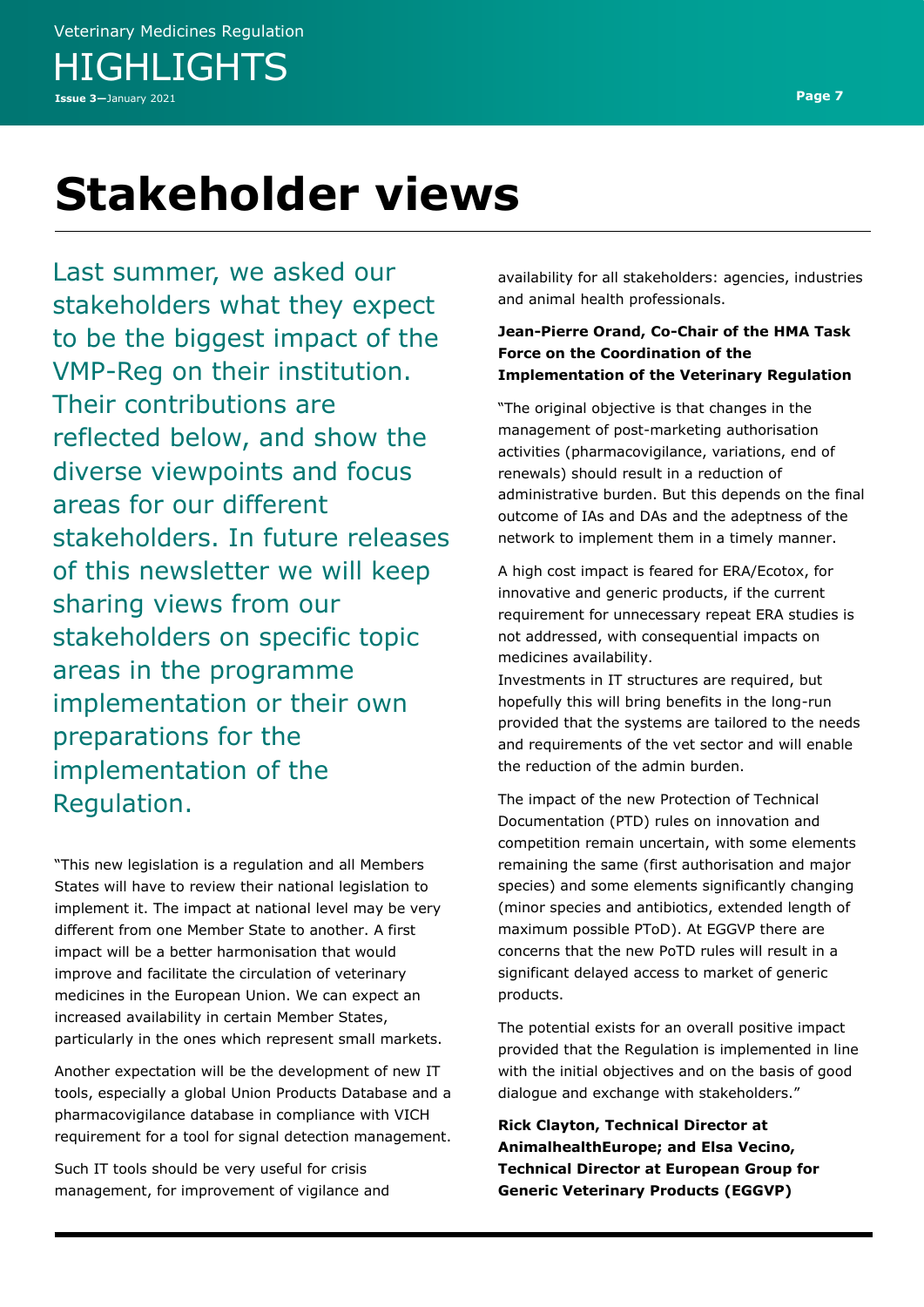"The measures promoting prudent use of antimicrobials will help achieve one of the objectives of the recently published Farm to Fork Strategy, reducing overall EU sales of antimicrobials for farmed animals and in aquaculture by 50% by 2030.

The new rules on VMPs should bring more centralised authorisations facilitating access to products across the EU. The new rules on variations and pharmacovigilance will reduce administrative burden on authorities and businesses, with more streamlined procedures and processes.

The Union Product Database (UPD) and the Pharmacovigilance database will increase overall transparency, provide easier and faster access to data, ensuring faster and better-tailored decision making. The UPD should also enhance the single market by providing information on all veterinary medicinal products in the EU."

## **Eva Maria Zamora-Escribano, Head of Unit Animal nutrition, veterinary medicines, European Commission**

"Our members hope the biggest impact is made in the following areas:

- Increasing availability of medicines. In veterinary medicine, practitioners are dealing with many species and indications. As a consequence, lack of availability of veterinary medicines and vaccines is a serious problem, especially for Minor Use/Minor Species (MUMS) and for limited markets. Practitioners are expecting that the new legislation will increase the availability of medicines and vaccines, such as through stimulating research in new medicines, keeping on the market old products, better use of the 'cascade' and through SPC harmonisation.
- Having a well-functioning "Product Database". The development of the "Product Database" is important, as it will be the therapeutic tool available for veterinarians to find online which veterinary medicinal products are available in other Member States when they are lacking

products. This database must be user-friendly with easy and practical search functions. Competent authorities must also allow veterinarians to easily obtain the products identified in the database.

• More emphasis on responsible use of antimicrobials while keeping the possibility for veterinarians to treat animals with antibiotics when needed, without increasing administrative burden. The veterinary profession worked hard to fight AMR, reducing so far the overall sales of antimicrobials for animals by 32%. While staying committed to further promoting prudent and responsible use, it is also important to ensure veterinarians will keep being able to treat bacterial infections in animals."

### **Nancy de Briyne, Deputy Director of the Federation of Veterinarians of Europe (FVE**)

"A number of organizational and technical challenges such as the need to implement national IT solutions (databases and interfaces) and to adapt all relevant business processes in time.

The restructuring of the variation system including the refinancing/fee system will significantly impact the working processes, often resulting in an increased workload.

The substantial changes in the area of pharmacovigilance and inspections will have a huge impact on the surveillance of the safety of VMPs, and places the focus heavily on the signal management process which needs to be reinvented. National regulation needs to be adapted."

**Prof. Dr. Thomas Heberer, Head of Dept. 3 "Veterinary Medicinal Products", Federal Office of Consumer Protection and Food Safety, BVL, Germany**